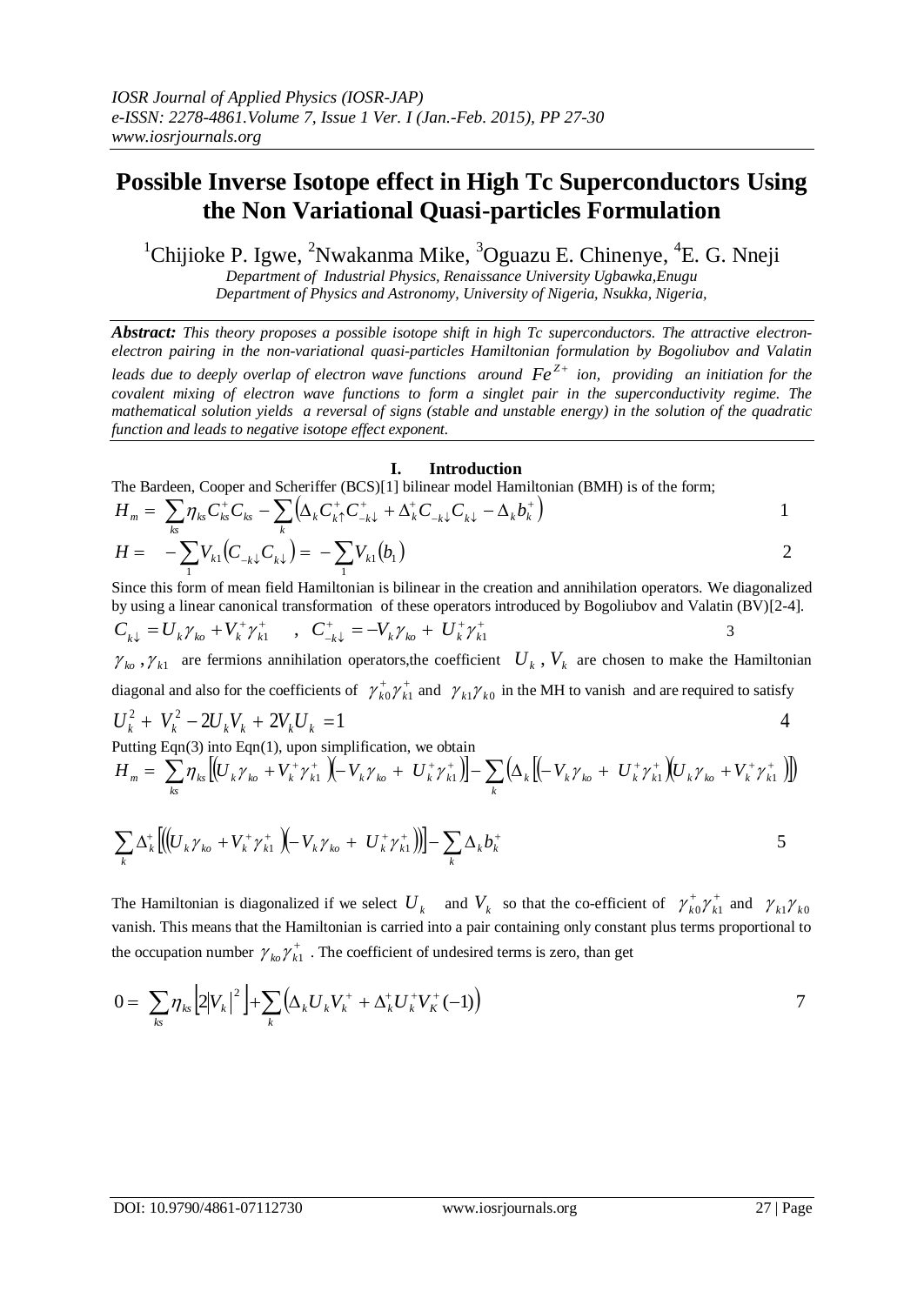Multiplying both sides by  $U_k V_k$ , and applying  $\sum_k \rightarrow \int dk$ ,  $\int U_k^+ U_k dk = \int V_k^+ V_k dk = \int |V_k|^2 dk = 1$  $k^r k$ , and applying  $\sum$  /  $\left\lfloor \frac{u}{k} \right\rfloor$  /  $\left\lfloor \frac{u}{k} \right\rfloor$ 

, rearrangin g and simplification yields a quadratic function of the form; U Upon multiplication with  $\frac{-k}{\sqrt{12}}$ k k  $\overline{\Delta}^*_k$ 

$$
\left(\frac{V_k}{U_k}\right)^2 \Delta_k + 2\eta_k \left(\frac{V_k}{U_k}\right) - \Delta_k = 0
$$

Resolving Eqn (8) by completing the square method,

$$
\left(\frac{V_k}{U_k}\right)^2 + \frac{2\eta_k}{\Delta_k} \left(\frac{V_k}{U_k}\right) = \frac{\Delta_k}{\Delta_k}
$$

$$
\left(\frac{V_k}{U_k} + \frac{2\eta_k}{2\Delta_k}\right)^2 = \frac{\Delta_k^2 + \eta_k^2}{\Delta_k^2}
$$

$$
\frac{V_k}{U_k} = \frac{\eta_k}{\Delta_k} + \frac{\sqrt{\Delta_k^2 + \eta_k^2}}{\Delta_k^2}, \quad \frac{V_k}{U_k} = \frac{\eta_k}{\Delta_k} - \frac{\sqrt{\Delta_k^2 + \eta_k^2}}{\Delta_k^2}
$$

Observing the math's solutions[4-6] reveals the existence reversal of signs in  $\Delta_k$  and  $E_k$  arise naturally from the method of solution of the quadratic function resulting to the stable and the unstable solutions of the energy

$$
\left(\frac{V_k}{U_k}\right)\Delta_k = -\eta_k - \left(\eta_k^2 + \Delta_k^2\right)^2, \quad E_k = \left(\eta_k^2 + \Delta_k^2\right)^2
$$

The negative sign is chosen in other to constructively criticized, challenged the statement that the positive sign corresponds to the stable state solution of energy and not the negative.  $E_k$ , gives the energy of excitation,  $\Delta_k$ plays the role of an energy gap or minimum(maximum) energy excitation since at the Fermi level where

$$
\eta_k = 0, \qquad E_k = |\Delta_k| \rangle 0. \qquad \text{Applying } V_k U_k = \frac{\Delta_k}{2E_k} \qquad ,
$$

$$
U_k^2 = 1 - V_k^2, \quad \frac{V_k}{U_k} = \frac{-E_k - \eta_k}{\Delta_k}, \quad \frac{U_k}{V_k} = \frac{\Delta_k}{-E_k - \eta_k}
$$
to get the unstable square solution in  $V_k$ ,  $U_k$  and  
the equivalent solution in BCS we obtain

$$
U_k^2 = 1 - \frac{\Delta_k}{2E_k} \bullet \frac{V_k}{U_k} = 1 - \frac{\Delta_k}{2E_k} \bullet \frac{-E_k - \eta_k}{\Delta_k} = 1 - \frac{\Delta_k}{2E_k} \left( \frac{-E_k}{\Delta_k} - \frac{\eta_k}{\Delta_k} \right)
$$

$$
U_k^2 = \left(1 + \frac{1}{2} + \frac{\eta_k}{2E_k}\right) = \left(\frac{3}{2} - \frac{\eta_k}{2E_k}\right), \ U_k^2 = \frac{1}{2}\left(3 + \frac{\eta_k}{E_k}\right), \ V_k^2 = \frac{1}{2}\left(3 - \frac{\eta_k}{E_k}\right)
$$

While Eqn (15) and Eqn (16) differ slightly with the result of BSC in signs and in number, It is also greater than the stable solution of Eqn (17) ( which agrees very well with BCS ) by the factor 3.

$$
U_k^2 = \frac{1}{2} \left( 1 - \frac{\eta_k}{E_k} \right), \ V_k^2 = \frac{1}{2} \left( 1 + \frac{\eta_k}{E_k} \right)
$$

The diagonalized model Hamiltonian becomes  
\n
$$
H_m = -\sum_{k} \left( \eta_k - E_k + \Delta_k^* b_k^* \right) - \sum_{k} E_k \left( \gamma_{k0}^* \gamma_{k0} + \gamma_{k1}^* \gamma_{k1} \right)
$$
\n18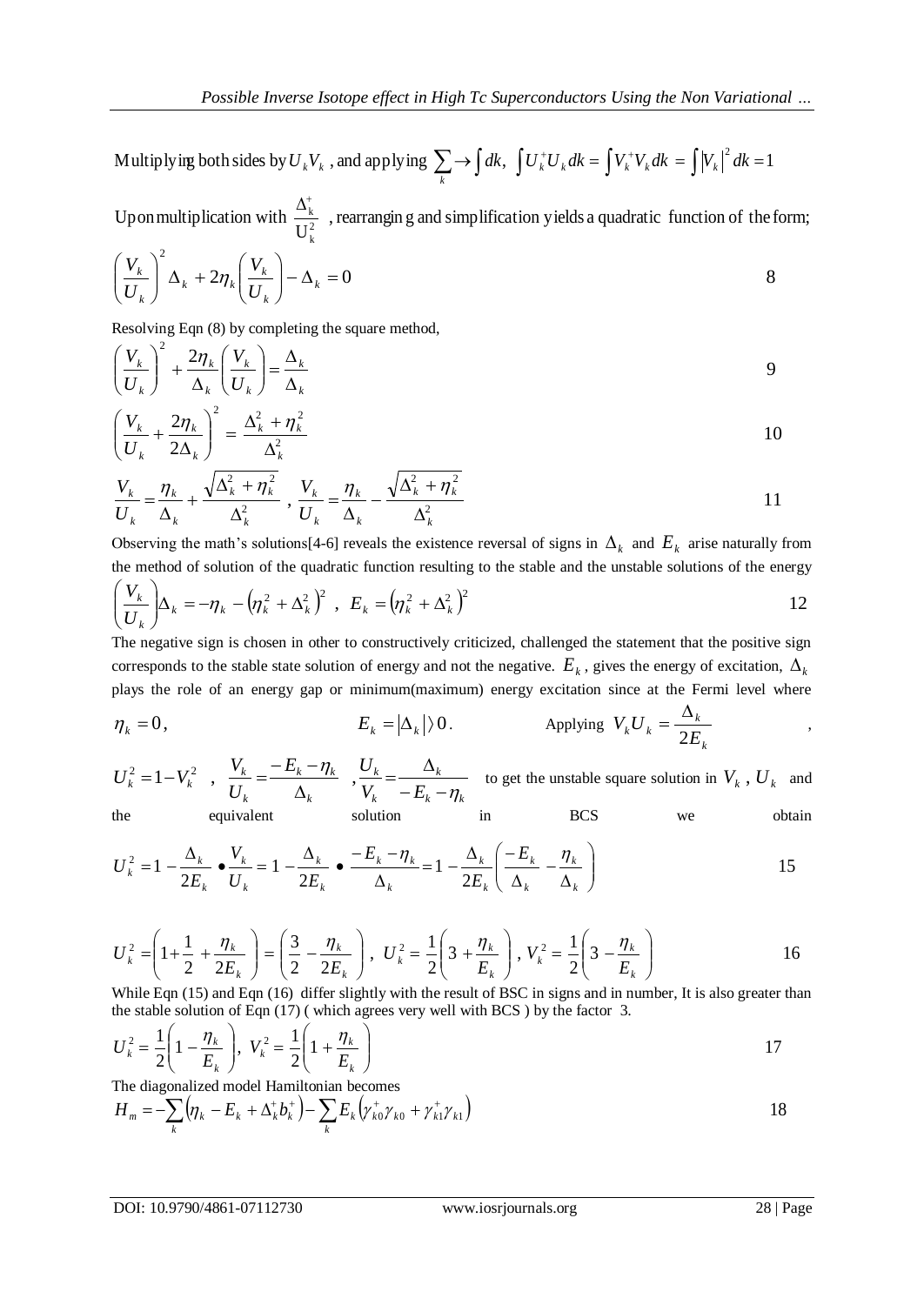The first sum in the equation of the band is constant which differ from the corresponding sum for the normal state. T = 0,  $\varepsilon_k = |\eta_k|$ ,  $\Delta_k = 0$  by exactly the condensation energy  $U_s(0) - U_n(0) = \frac{1}{2}N(0)\Delta(0)$ 2  $U_s(0) - U_n(0) = \frac{1}{2}N(0)\Delta(0),$  $U(T)$  = internal energy,  $\Delta_k = 0$  is the energy gap at T=0. The second sum gives the increase in energy above the ground state in terms of the number operators for Fermions.  $b_k = \langle C_{-k} C_k \rangle$  applying the values of  $C_{-k}C_{k}$  into the equation and dropping off-diagonal terms in quasi-particle operator. Equation emphasizes the rudiment of the superconductivity model for the superconducting iron oxy-pnictide materials, attractive electron-electron pairing due to deep overlapping of electron wave functions around  $Fe^{Z+}$  ion of effective valence (Z), provides an initiation for the covalent mixing of electron wave functions to form a singlet pair,  $C_{-k}$ <sub>*C*</sub><sup>*k*</sup><sub>*k*</sub><sup>*k*</sup> HM[7-9].

$$
b_k = \langle C_{-k\downarrow} C_{k\downarrow} \rangle = U_k V_k \langle 1 - \gamma_{k0}^* \gamma_{k0} + \gamma_{k1}^* \gamma_{k1} \rangle
$$
  
While the energy gap expressions are

$$
\Delta_{1k} = \sum_{1k} V_{k1} b_{k1} = \sum_{1k} V_{k1} \langle C_{-1k\downarrow} C_{1k\downarrow} \rangle = \sum_{1k} V_{k1} U_{k}^{+} V_{k}^{+} \langle 1 - \gamma_{k0}^{+} \gamma_{k0} + \gamma_{k1}^{+} \gamma_{k1} \rangle
$$

 $\sum_{1k}$ <sup>v</sup> k1 \  $\sum_{-1k}$  \  $\sum_{1k}$  \  $\sum_{1k}$  /  $\sum_{1k}$  v k1 1 *k* At T= 0, equations reduces to Eqn (1) but at  $T > 0$ , the probability of a fermions quasi-particle with excitation energy,  $E_k$  is the Fermi- Dirac distribution,  $F(E_k) = \exp\left(\beta \varepsilon_k + 1\right)^{-1}$ 

$$
\Delta_k = \sum_{1k} V_{k1} \frac{\Delta_1}{2E_1} (1 - 2F(E_k))
$$

 $\Delta_k$ , being temperature dependent, the integral equation has a trivial solution for  $\Delta_k = 0$  which corresponds to the normal state (NS). Non trivial solution exists if the NS is unstable and the system becomes superconducting. The equation above gives the superconducting state as long as the gap parameter for  $\Delta$  is non-zero.

$$
\Delta_k = \Delta_k^l = \Delta, E_k = \eta
$$
, approaching this equation Cooper's way[10]  

$$
V_{kk^l} = \begin{cases} -V, |\eta_k|, |\eta_{k^l}| \langle \hbar \omega \\ 0, \hbar \omega \end{cases}
$$
22

Where  $-V = \langle V_{ph} \rangle + \alpha \langle V_s \rangle$ ,  $\alpha$  is constant less than unity. For weak superconductors, N(0)V << 1 and N(0)V >> 1 for strong coupling superconductors. Changing the sum over k to the density of states  $N(\eta_k)$ 

$$
1 = -V \sum_{k,\eta_k|\langle\hbar\omega\rangle} \frac{\tanh(\eta_k/2K_{\beta}T_c)}{2\eta_k} = -V \int_{\hbar\omega_D}^{\hbar\omega_D} N(\eta_k) \frac{\tanh(\eta_k/2K_{\beta}T_c)}{2\eta_k}
$$

 $\omega_D$ , is Debye cut-off frequency such that [11]  $\hbar \omega_D = K_{\beta} \theta_D$ . Since the density of state in the NS varies little within an energy  $\hbar \omega_D$  of the Fermi level and also  $N(\eta_k)$  can be approximated by the constant value N(0) at the Fermi level

$$
1 = -VN(0) \int_{0}^{\hbar \omega_D} \frac{d\eta}{\eta} \frac{2 \tanh(\eta_k / 2K_{\beta}T_c)}{2}
$$

Upon simplification of  $Eqn(24)$ , we obtain the gap equation, critical temperature and apply it to weak coupling limits.

$$
-T_c = 1.13\theta_D \exp\left(-\lambda_{\text{eff}}\right), \frac{\Delta(T)}{K_{\beta}T_c} = 2\exp\left(\frac{-13.6}{Z}\right)
$$

Since isotope effect exponent is as a results of the discovery of the interaction of electron-electron in the self consistence phonon mediated superconductivity. Hence, it value for iron pnictides can be got from the transition